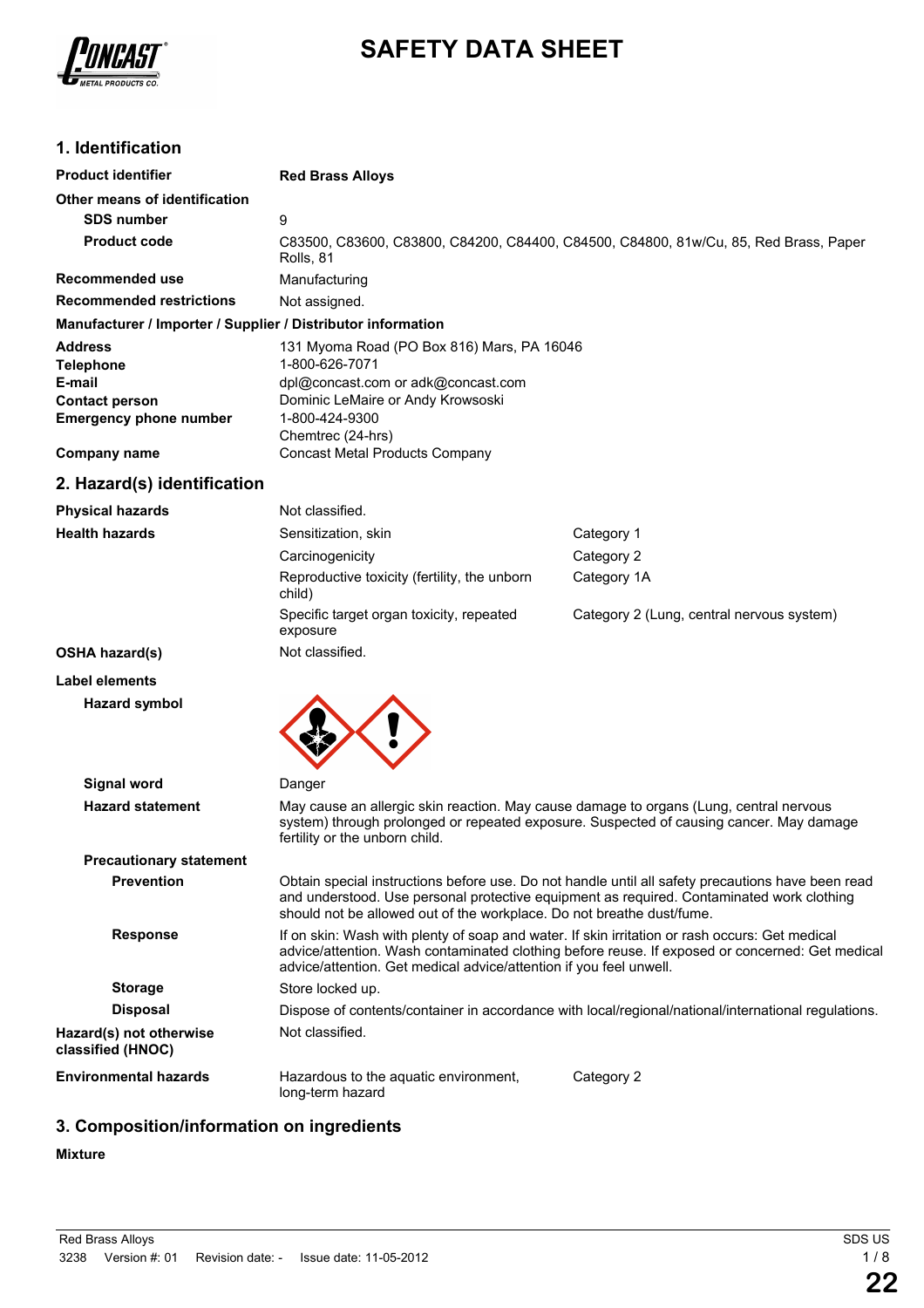| <b>Hazardous components</b><br><b>Chemical name</b>                          | Common name and                                                                                                                                                                                                                                                                                                                                                                                                                                                                                                                                                                                   | <b>CAS number</b> | %         |
|------------------------------------------------------------------------------|---------------------------------------------------------------------------------------------------------------------------------------------------------------------------------------------------------------------------------------------------------------------------------------------------------------------------------------------------------------------------------------------------------------------------------------------------------------------------------------------------------------------------------------------------------------------------------------------------|-------------------|-----------|
| Copper                                                                       | synonyms                                                                                                                                                                                                                                                                                                                                                                                                                                                                                                                                                                                          | 7440-50-8         | 78-86     |
| Zinc                                                                         |                                                                                                                                                                                                                                                                                                                                                                                                                                                                                                                                                                                                   | 7440-66-6         | $4 - 16$  |
| Lead                                                                         |                                                                                                                                                                                                                                                                                                                                                                                                                                                                                                                                                                                                   | 7439-92-1         | $4 - 8$   |
| Tin                                                                          |                                                                                                                                                                                                                                                                                                                                                                                                                                                                                                                                                                                                   | 7440-31-5         | $2.3 - 6$ |
| Nickel                                                                       |                                                                                                                                                                                                                                                                                                                                                                                                                                                                                                                                                                                                   | 7440-02-0         | $0 - 1$   |
| <b>Composition comments</b>                                                  | All concentrations are in percent by weight unless ingredient is a gas. Gas concentrations are in<br>percent by volume. The alloy contains additional alloying elements at concentrations below<br>disclosure requirements. At temperatures above the melting point the alloys may liberate fumes<br>containing oxides of alloying elements.                                                                                                                                                                                                                                                      |                   |           |
| 4. First-aid measures                                                        |                                                                                                                                                                                                                                                                                                                                                                                                                                                                                                                                                                                                   |                   |           |
| <b>Inhalation</b>                                                            | In case of exposure to fumes or particulates: Get medical attention immediately.                                                                                                                                                                                                                                                                                                                                                                                                                                                                                                                  |                   |           |
| <b>Skin contact</b>                                                          | Contact with dust: Remove contaminated clothes and rinse skin thoroughly with water for at least<br>15 minutes. Get medical attention if irritation persists after washing. In case of allergic reaction or<br>other skin disorders: Seek medical attention and bring along these instructions. In case of contact<br>with hot or molten product, cool rapidly with water and seek immediate medical attention. Do not<br>attempt to remove molten product from skin because skin will tear easily. Cuts or abrasions<br>should be treated promptly with thorough cleansing of the affected area. |                   |           |
| Eye contact                                                                  | Do not rub eyes. Immediately flush eyes with plenty of water for at least 15 minutes. Remove any<br>contact lenses and open eyelids wide apart.                                                                                                                                                                                                                                                                                                                                                                                                                                                   |                   |           |
| Ingestion                                                                    | Rinse mouth thoroughly if dust is ingested. Only induce vomiting at the instruction of medical<br>personnel. Get medical attention if any discomfort continues.                                                                                                                                                                                                                                                                                                                                                                                                                                   |                   |           |
| <b>Most important</b><br>symptoms/effects, acute and<br>delayed              | May cause irritation to mucous membranes. May cause skin and eye irritation. Cough. Shortness<br>of breath. Wheezing. Sensitization. The principal symptoms of lead poisoning are<br>gastro-intestinal or central nervous system disturbances and anemia.                                                                                                                                                                                                                                                                                                                                         |                   |           |
| Indication of immediate<br>medical attention and special<br>treatment needed | Treat symptomatically. Symptoms may be delayed.                                                                                                                                                                                                                                                                                                                                                                                                                                                                                                                                                   |                   |           |
| <b>General information</b>                                                   | Get medical attention if any discomfort develops. Seek medical attention for all burns, regardless<br>how minor they may seem. Show this safety data sheet to the doctor in attendance.                                                                                                                                                                                                                                                                                                                                                                                                           |                   |           |
| 5. Fire-fighting measures                                                    |                                                                                                                                                                                                                                                                                                                                                                                                                                                                                                                                                                                                   |                   |           |
| Suitable extinguishing media                                                 | Special powder against metal fires. Dry sand.                                                                                                                                                                                                                                                                                                                                                                                                                                                                                                                                                     |                   |           |
| Unsuitable extinguishing<br>media                                            | Do not use water or halogenated extinguishing media. Do not use water on molten metal:<br>Explosion hazard could result.                                                                                                                                                                                                                                                                                                                                                                                                                                                                          |                   |           |
| Specific hazards arising from<br>the chemical                                | During fire, gases hazardous to health may be formed. Solid metal is not flammable; however,<br>finely divided metallic dust or powder may form an explosive mixture with air. In a fire, nickel may<br>form nickel carbonyl, a highly toxic substance and known carcinogen.                                                                                                                                                                                                                                                                                                                      |                   |           |
| Special protective equipment<br>and precautions for firefighters             | Self-contained breathing apparatus and full protective clothing must be worn in case of fire.<br>Selection of respiratory protection for firefighting: follow the general fire precautions indicated in<br>the workplace.                                                                                                                                                                                                                                                                                                                                                                         |                   |           |
| <b>Fire-fighting</b><br>equipment/instructions                               | Move containers from fire area if you can do it without risk.                                                                                                                                                                                                                                                                                                                                                                                                                                                                                                                                     |                   |           |
| 6. Accidental release measures                                               |                                                                                                                                                                                                                                                                                                                                                                                                                                                                                                                                                                                                   |                   |           |
| Personal precautions,<br>protective equipment and<br>emergency procedures    | Ensure adequate ventilation. Avoid inhalation of dust and contact with skin and eyes. Wear<br>protective clothing as described in Section 8 of this safety data sheet.                                                                                                                                                                                                                                                                                                                                                                                                                            |                   |           |
| <b>Methods and materials for</b><br>containment and cleaning up              | Avoid dust formation. Allow spilled material to solidify and scrape up with shovels into a suitable<br>container for recycle or disposal. Collect dust using a vacuum cleaner equipped with HEPA filter.<br>The vacuum cleaner should be explosion-proofed. If not possible, gently moisten dust before it is<br>collected with shovel, broom or the like. This material and its container must be disposed of as<br>hazardous waste.                                                                                                                                                             |                   |           |
| <b>Environmental precautions</b>                                             | Avoid release to the environment. Do not contaminate water.                                                                                                                                                                                                                                                                                                                                                                                                                                                                                                                                       |                   |           |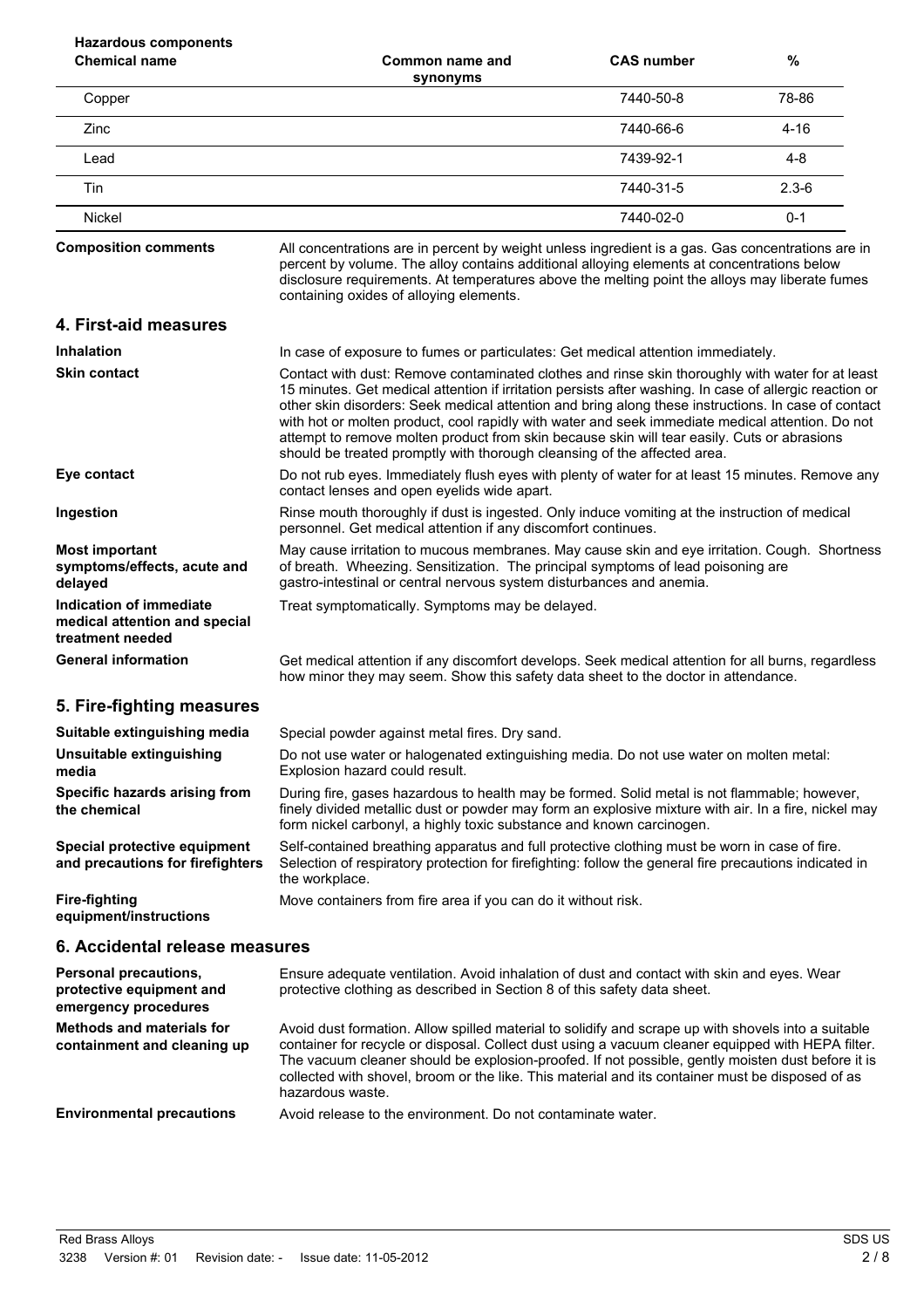### **7. Handling and storage**

**Precautions for safe handling** Follow special national provisions related to work with lead and its compounds. Pregnant women should not work with the product, if there is the least risk of lead exposure. Welding, burning, sawing, brazing, grinding or machining operations may generate fumes and dusts of metal oxides. Provide adequate ventilation. Avoid contact with sharp edges and hot surfaces. Avoid generation and spreading of dust and fumes. Avoid inhalation of dust and contact with skin and eyes. Avoid contact with hot or molten material. Dust clouds may be explosive under certain conditions. Take precautionary measures against static discharges when there is a risk of dust explosion. Use explosion-proof electrical equipment if airborne dust levels are high. To prevent and minimize fire or explosion risk from static accumulation and discharge, effectively bond and/or ground product transfer system. Wear appropriate personal protective equipment. Do not use water on molten metal. Do not eat, drink or smoke when using the product. Keep the workplace clean. Observe good industrial hygiene practices. Keep dry. Store away from incompatible materials.

**Conditions for safe storage, including any incompatibilities**

**8. Exposure controls/personal protection**

#### **Occupational exposure limits**

#### **US. OSHA Specifically Regulated Substances (29 CFR 1910.1001-1050)**

| <b>Components</b>                                                 | <b>Type</b> |                    | Value                |                     |
|-------------------------------------------------------------------|-------------|--------------------|----------------------|---------------------|
| Lead (CAS 7439-92-1)                                              | <b>TWA</b>  |                    | $0.05$ mg/m $3$      |                     |
| US. OSHA Table Z-1 Limits for Air Contaminants (29 CFR 1910.1000) |             |                    |                      |                     |
| <b>Components</b>                                                 | <b>Type</b> |                    | Value                | Form                |
| Copper (CAS 7440-50-8)                                            | <b>PEL</b>  |                    | 1 mg/m $3$           | Dust and mist.      |
|                                                                   |             |                    | $0.1$ mg/m $3$       | Fume.               |
| Nickel (CAS 7440-02-0)                                            | PEL         |                    | 1 $mg/m3$            |                     |
| Tin (CAS 7440-31-5)                                               | PEL         |                    | $2$ mg/m $3$         |                     |
| <b>US. ACGIH Threshold Limit Values</b>                           |             |                    |                      |                     |
| <b>Components</b>                                                 | <b>Type</b> |                    | Value                | Form                |
| Copper (CAS 7440-50-8)                                            | <b>TWA</b>  |                    | 1 $mg/m3$            | Dust and mist.      |
|                                                                   |             |                    | $0.2$ mg/m $3$       | Fume.               |
| Lead (CAS 7439-92-1)                                              | <b>TWA</b>  |                    | $0.05$ mg/m $3$      |                     |
| Nickel (CAS 7440-02-0)                                            | <b>TWA</b>  |                    | $1.5$ mg/m $3$       | Inhalable fraction. |
| Tin (CAS 7440-31-5)                                               | <b>TWA</b>  |                    | $2$ mg/m $3$         |                     |
| US. NIOSH: Pocket Guide to Chemical Hazards                       |             |                    |                      |                     |
| <b>Components</b>                                                 | <b>Type</b> |                    | Value                | Form                |
| Copper (CAS 7440-50-8)                                            | <b>REL</b>  |                    | 1 mg/m $3$           | Dust and mist.      |
| Lead (CAS 7439-92-1)                                              | <b>REL</b>  |                    | $0.05$ mg/m $3$      |                     |
| Nickel (CAS 7440-02-0)                                            | <b>REL</b>  |                    | 0.015 mg/m3          |                     |
| Tin (CAS 7440-31-5)                                               | <b>REL</b>  |                    | $2$ mg/m $3$         |                     |
| <b>Biological limit values</b>                                    |             |                    |                      |                     |
| US. ACGIH. BEIs. Biological Exposure Indices                      |             |                    |                      |                     |
| <b>Components</b>                                                 | Value       | <b>Determinant</b> | <b>Sampling Time</b> |                     |
| Lead (CAS 7439-92-1)                                              | 300 µg/l    | Lead               | $\star$              |                     |
| * - For sampling details, please see the source document.         |             |                    |                      |                     |

**Exposure guidelines** Follow standard monitoring procedures.

**Appropriate engineering controls** Provide adequate ventilation. Observe Occupational Exposure Limits and minimize the risk of inhalation of dust. Ventilate as needed to control airborne dust. Use explosion-proof ventilation equipment if airborne dust levels are high. Special ventilation should be used to convey finely divided metallic dust generated by grinding, sawing etc., in order to eliminate explosion hazards. Follow the schedule for work place measurements when working with lead and its compounds.

#### **Individual protection measures, such as personal protective equipment**

**Eye/face protection** Wear dust-resistant safety goggles where there is danger of eye contact. In addition to safety glasses or goggles, a welding helmet with appropriate shaded shield is required during welding, burning, or brazing. A face shield is recommended, in addition to safety glasses or goggles, during sawing, grinding, or machining.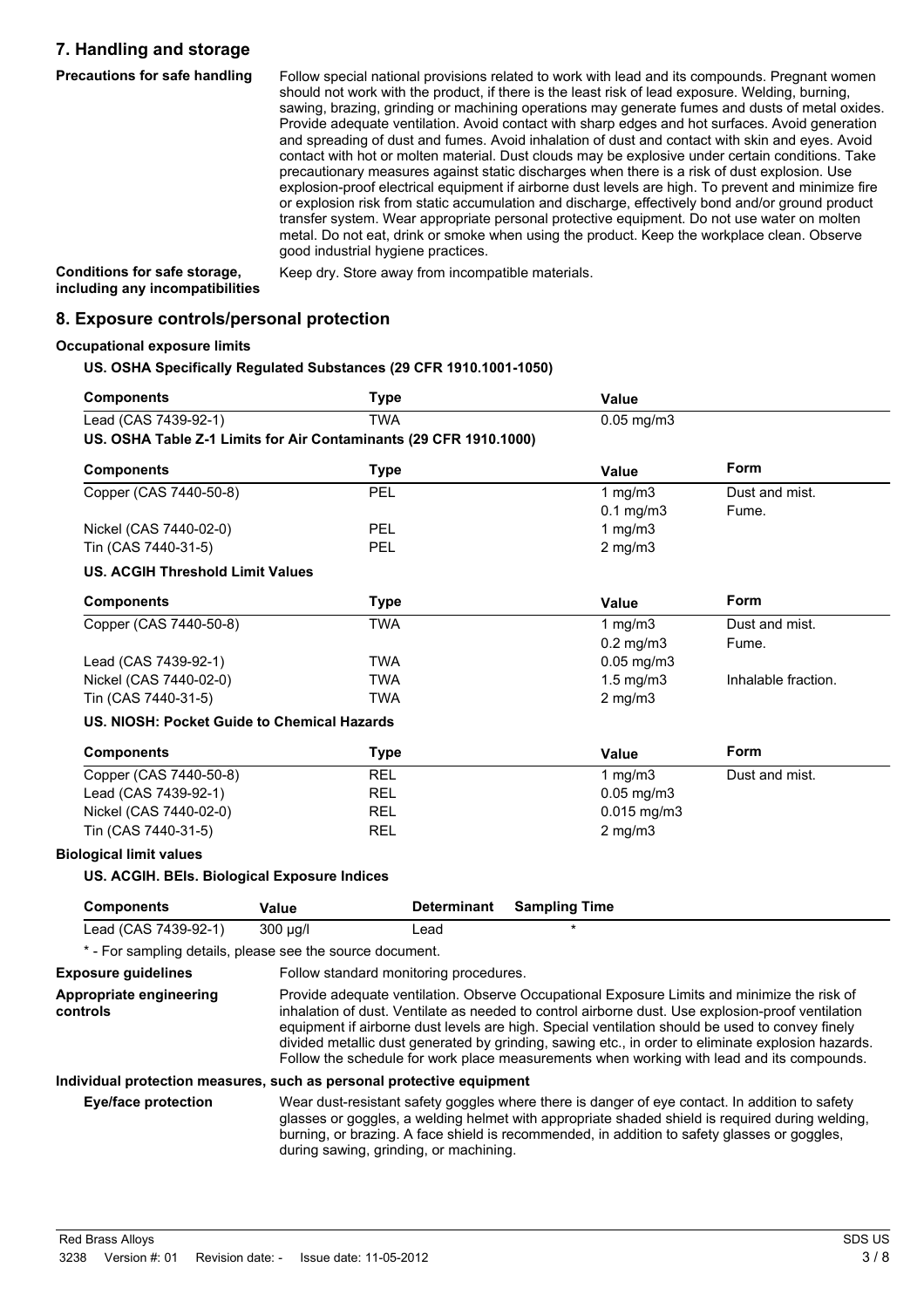| <b>Skin protection</b>                   |                                                                                                                                                                                                                                                                                                                                                                                                                                                                                                                                                                                                                                                                                |
|------------------------------------------|--------------------------------------------------------------------------------------------------------------------------------------------------------------------------------------------------------------------------------------------------------------------------------------------------------------------------------------------------------------------------------------------------------------------------------------------------------------------------------------------------------------------------------------------------------------------------------------------------------------------------------------------------------------------------------|
| <b>Hand protection</b>                   | Wear suitable protective gloves to prevent cuts and abrasions. When material is heated, wear<br>gloves to protect against thermal burns. Suitable gloves can be recommended by the glove<br>supplier.                                                                                                                                                                                                                                                                                                                                                                                                                                                                          |
| <b>Other</b>                             | Wear suitable protective clothing.                                                                                                                                                                                                                                                                                                                                                                                                                                                                                                                                                                                                                                             |
| <b>Respiratory protection</b>            | In case of inadequate ventilation or risk of inhalation of dust, use suitable respiratory equipment<br>with particle filter. When engineering controls are not sufficient to lower exposure levels below the<br>applicable exposure limit, use a NIOSH approved respirator for dusts. A respiratory protection<br>program that meets OSHA's 29 CFR 1910.134 and ANSI Z88.2 requirements must be followed<br>whenever work place conditions warrant a respirator's use. Seek advice from local supervisor.                                                                                                                                                                      |
| <b>Thermal hazards</b>                   | Wear appropriate thermal protective clothing, when necessary.                                                                                                                                                                                                                                                                                                                                                                                                                                                                                                                                                                                                                  |
| <b>General hygiene</b><br>considerations | Always observe good personal hygiene measures, such as washing after handling the material<br>and before eating, drinking, and/or smoking. Routinely wash work clothing and protective<br>equipment to remove contaminants. Private clothes and working clothes should be kept<br>separately. Contaminated uniforms should be laundered separately from other clothing to prevent<br>potential cross-contamination. If possible, an industrial laundry service should be used to<br>eliminate the possibility of contaminating the home environment. Handle in accordance with good<br>industrial hygiene and safety practices. Observe any medical surveillance requirements. |

## **9. Physical and chemical properties**

| Appearance                                        | Shapes, Solids, Tubes & Turnings.                                                                                                                                            |
|---------------------------------------------------|------------------------------------------------------------------------------------------------------------------------------------------------------------------------------|
| <b>Physical state</b>                             | Solid.                                                                                                                                                                       |
| Form                                              | Shapes, Solids, Tubes & Turnings.                                                                                                                                            |
| Color                                             | Yellow to red.                                                                                                                                                               |
| Odor                                              | None.                                                                                                                                                                        |
| <b>Odor threshold</b>                             | Not available.                                                                                                                                                               |
| рH                                                | Not available.                                                                                                                                                               |
| Melting point/freezing point                      | 1841 °F (1005 °C)                                                                                                                                                            |
| Initial boiling point and boiling<br>range        | Not available.                                                                                                                                                               |
| <b>Flash point</b>                                | Not available.                                                                                                                                                               |
| <b>Evaporation rate</b>                           | Not available.                                                                                                                                                               |
| Flammability (solid, gas)                         | Not applicable.                                                                                                                                                              |
| Upper/lower flammability or explosive limits      |                                                                                                                                                                              |
| <b>Flammability limit - lower</b><br>(%)          | Not available.                                                                                                                                                               |
| <b>Flammability limit - upper</b><br>$(\% )$      | Not available.                                                                                                                                                               |
| Explosive limit - lower (%)                       | Not available.                                                                                                                                                               |
| Explosive limit - upper (%)                       | Not available.                                                                                                                                                               |
| Vapor pressure                                    | Not available.                                                                                                                                                               |
| <b>Vapor density</b>                              | Not available.                                                                                                                                                               |
| <b>Relative density</b>                           | 8.7                                                                                                                                                                          |
| Solubility(ies)                                   | Insoluble in water.                                                                                                                                                          |
| <b>Partition coefficient</b><br>(n-octanol/water) | Not available.                                                                                                                                                               |
| <b>Auto-ignition temperature</b>                  | Not available.                                                                                                                                                               |
| <b>Decomposition temperature</b>                  | Not available.                                                                                                                                                               |
| <b>Viscosity</b>                                  | Not available.                                                                                                                                                               |
| <b>Other information</b>                          |                                                                                                                                                                              |
| <b>Bulk density</b>                               | 314 lb/in <sup>3</sup> (20°C/ 68°F)                                                                                                                                          |
| 10. Stability and reactivity                      |                                                                                                                                                                              |
| <b>Reactivity</b>                                 | Stable at normal conditions.                                                                                                                                                 |
| <b>Chemical stability</b>                         | Stable at normal conditions. Massive metal is stable and non reactive under normal conditions of<br>use, storage and transport.                                              |
| <b>Possibility of hazardous</b><br>reactions      | Hazardous polymerization does not occur. Hot molten material will react violently with water<br>resulting in spattering and fuming.                                          |
| <b>Conditions to avoid</b>                        | Contact with incompatible materials. Contact with acids will release flammable hydrogen gas.<br>Avoid dust formation. Dust clouds may be explosive under certain conditions. |
| Red Brass Alloys                                  | <b>SDS US</b>                                                                                                                                                                |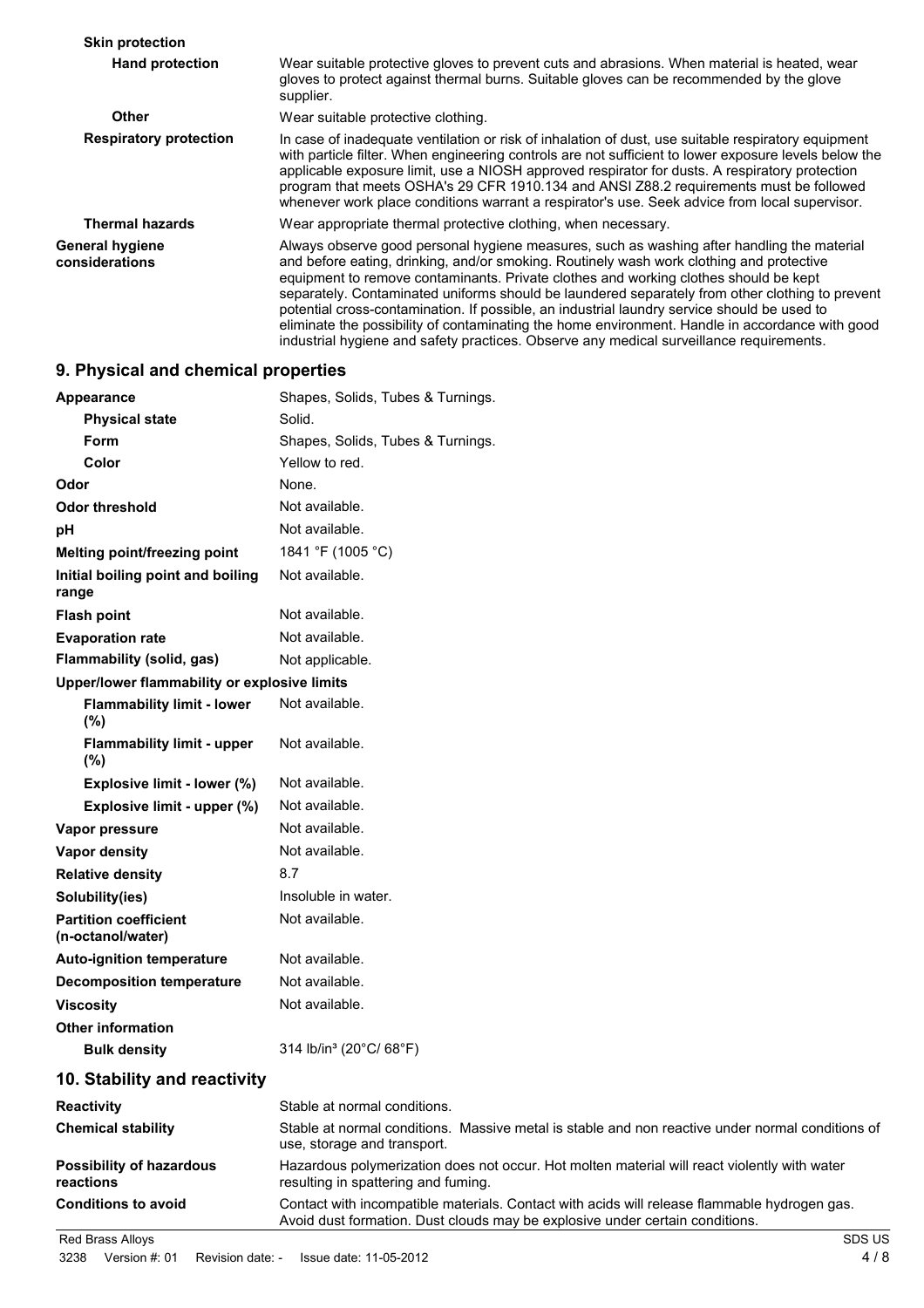| Incompatible materials         | Acids. Ammonium nitrate. Fluoride. Halogens. Nitrates. Phosphorus. Strong oxidizing agents.<br>Sulfur. |
|--------------------------------|--------------------------------------------------------------------------------------------------------|
| <b>Hazardous decomposition</b> | Welding, burning, sawing, brazing, grinding or machining operations may generate dusts and             |
| products                       | fumes of metal oxides. Lead oxide fumes may be formed at elevated temperatures.                        |

## **11. Toxicological information**

| Information on likely routes of exposure                                           |                                                                                                                                                                                                                                                                                                                                                                                                          |
|------------------------------------------------------------------------------------|----------------------------------------------------------------------------------------------------------------------------------------------------------------------------------------------------------------------------------------------------------------------------------------------------------------------------------------------------------------------------------------------------------|
| Ingestion                                                                          | Not relevant, due to the form of the product. However, ingestion of dusts generated during<br>working operations may cause nausea and vomiting.                                                                                                                                                                                                                                                          |
| <b>Inhalation</b>                                                                  | May cause respiratory tract irritation. Elevated temperatures or mechanical action may form dust<br>and fumes which may be irritating to the mucous membranes and respiratory tract.                                                                                                                                                                                                                     |
| <b>Skin contact</b>                                                                | May cause an allergic skin reaction. Hot or molten material may produce thermal burns. Workers<br>allergic to nickel may develop eczema or rashes.                                                                                                                                                                                                                                                       |
| Eye contact                                                                        | Molten material will produce thermal burns. Elevated temperatures or mechanical action may form<br>dust and fumes which may be irritating to the eye.                                                                                                                                                                                                                                                    |
| Symptoms related to the<br>physical, chemical and<br>toxicological characteristics | May cause irritation to mucous membranes. May cause skin and eye irritation. Coughing.<br>Shortness of breath. Wheezing. The principal symptoms of lead poisoning are gastro-intestinal or<br>central nervous system disturbances and anemia. Sensitization.                                                                                                                                             |
| Information on toxicological effects                                               |                                                                                                                                                                                                                                                                                                                                                                                                          |
| Acute toxicity                                                                     | High concentrations of freshly formed fumes/dusts of metal oxides can produce symptoms of<br>metal fume fever. Acute exposure to dust, and fume may cause irritation of skin and eyes. In<br>sensitized individuals, exposure causes an asthma-like attack, with wheezing, bronchospasm,<br>and dyspnea.                                                                                                 |
| <b>Skin corrosion/irritation</b>                                                   | Elevated temperatures or mechanical action may form dust and fumes which may be irritating to<br>the eye, mucous membranes and respiratory tract. Hot or molten material may produce thermal<br>burns.                                                                                                                                                                                                   |
| Serious eye damage/eye<br>irritation                                               | Dust from machining operation in the eyes may cause irritation.                                                                                                                                                                                                                                                                                                                                          |
| <b>Respiratory sensitization</b>                                                   | Not classified.                                                                                                                                                                                                                                                                                                                                                                                          |
| Skin sensitization                                                                 | Frequent or prolonged contact may defat and dry the skin, leading to discomfort and dermatitis.<br>May cause allergic skin reaction.                                                                                                                                                                                                                                                                     |
| Germ cell mutagenicity                                                             | No data available.                                                                                                                                                                                                                                                                                                                                                                                       |
| <b>Carcinogenicity</b>                                                             | Possible cancer hazard - may cause cancer based on animal data.                                                                                                                                                                                                                                                                                                                                          |
| IARC Monographs. Overall Evaluation of Carcinogenicity                             |                                                                                                                                                                                                                                                                                                                                                                                                          |
| Lead (CAS 7439-92-1)<br>Nickel (CAS 7440-02-0)                                     | 2B Possibly carcinogenic to humans.<br>1 Carcinogenic to humans.                                                                                                                                                                                                                                                                                                                                         |
| <b>NTP Report on Carcinogens</b>                                                   |                                                                                                                                                                                                                                                                                                                                                                                                          |
| Nickel (CAS 7440-02-0)                                                             | Known To Be Human Carcinogen.<br>Reasonably Anticipated to be a Human Carcinogen.                                                                                                                                                                                                                                                                                                                        |
| <b>Reproductive toxicity</b>                                                       | Nickel: Has shown teratogenic effects in laboratory animals. Lead is a teratogen. Elevated lead<br>exposure of either parent before pregnancy may increase the changes of miscarriage or birth<br>defects. Continuous exposure may result in decreased fertility. Exposure of the mother during<br>pregnancy may cause birth defects.                                                                    |
| Specific target organ toxicity -<br>single exposure                                | Not available.                                                                                                                                                                                                                                                                                                                                                                                           |
| <b>Specific target organ toxicity -</b><br>repeated exposure                       | Causes damage to the following organs through prolonged or repeated exposure: Lung. Central<br>nervous system.                                                                                                                                                                                                                                                                                           |
| <b>Aspiration hazard</b>                                                           | Not available.                                                                                                                                                                                                                                                                                                                                                                                           |
| <b>Chronic effects</b>                                                             | Danger of cumulative effects. Prolonged and repeated overexposure to dust and fumes can lead<br>to benign pneumoconiosis (stannosis). Chronic inhalation of metallic oxide dust/fume may cause<br>metal fume fever. Lead may produce maternal toxicity, toxicity to the fetus, and adverse effects to<br>blood, bone marrow, central/peripheral nervous systems, kidney, liver, and reproductive system. |
| <b>Further information</b>                                                         | Lead is accumulated in the body and may cause damage to the brain and nervous system after<br>prolonged exposure. Welding or plasma arc cutting of metal and alloys can generate ozone, nitric<br>oxides and ultraviolet radiation. Ozone overexposure may result in mucous membrane irritation or<br>pulmonary discomfort. UV radiation can cause skin erythema and welders flash.                      |
| 12. Ecological information                                                         |                                                                                                                                                                                                                                                                                                                                                                                                          |
| Ecotoxicity                                                                        | Toxic to aquatic life with long lasting effects.                                                                                                                                                                                                                                                                                                                                                         |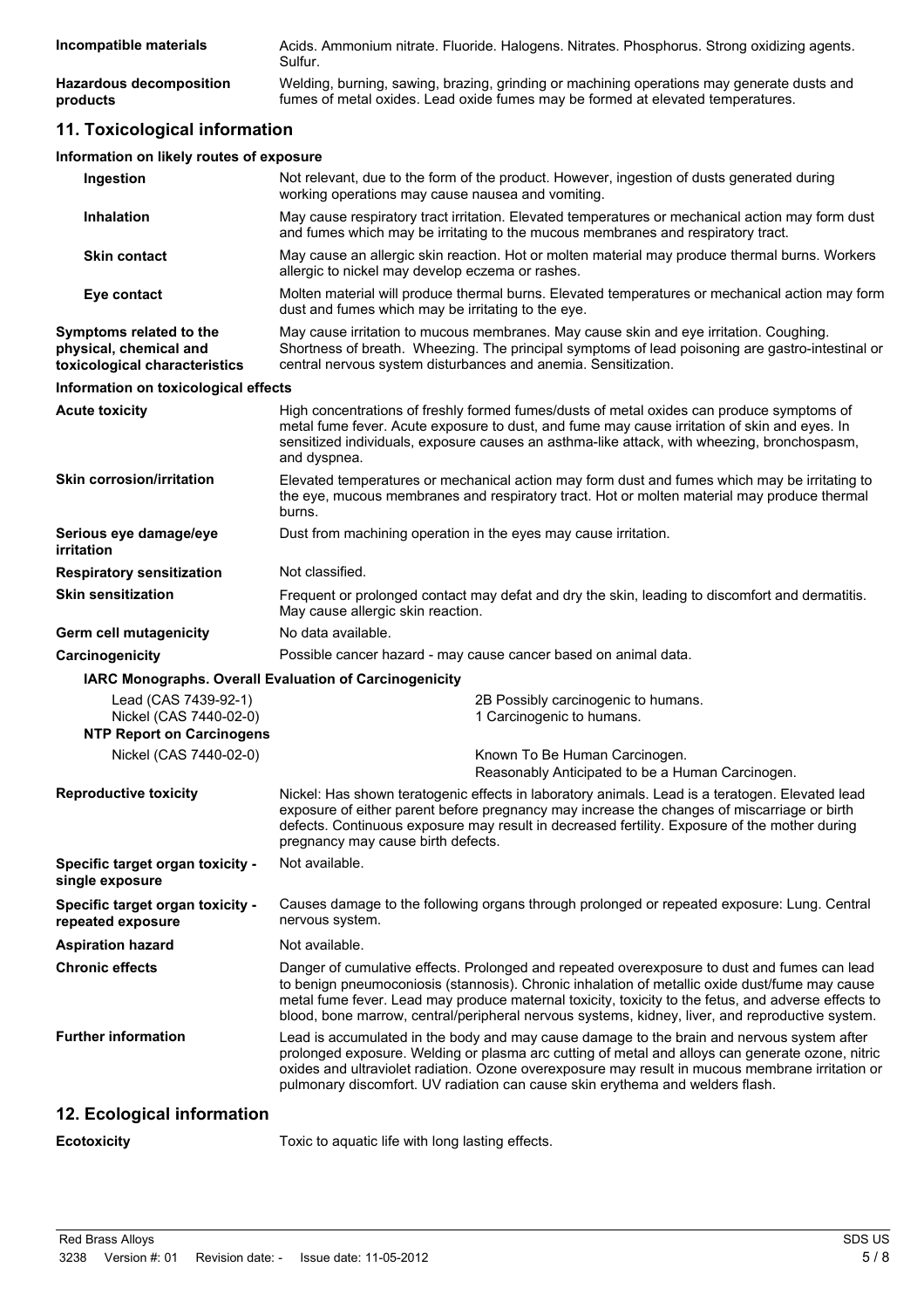| <b>Components</b>                                                              | <b>Species</b>                                                                                                                                                                                              | <b>Test Results</b> |
|--------------------------------------------------------------------------------|-------------------------------------------------------------------------------------------------------------------------------------------------------------------------------------------------------------|---------------------|
| Lead (CAS 7439-92-1)                                                           |                                                                                                                                                                                                             |                     |
|                                                                                | <b>LC50</b><br>Rainbow trout, donaldson trout<br>(Oncorhynhus mykiss)                                                                                                                                       | 1.17 mg/l, 96 Hours |
| Persistence and degradability                                                  | The product is not biodegradable.                                                                                                                                                                           |                     |
| <b>Bioaccumulative potential</b>                                               | The product contains potentially bioaccumulating substances.                                                                                                                                                |                     |
| <b>Mobility in soil</b>                                                        | Alloys in massive forms are not mobile in the environment.                                                                                                                                                  |                     |
| <b>Mobility in general</b>                                                     | Alloys in massive forms are not mobile in the environment.                                                                                                                                                  |                     |
| Other adverse effects                                                          | An environmental hazard cannot be excluded in the event of unprofessional handling or disposal.                                                                                                             |                     |
| 13. Disposal considerations                                                    |                                                                                                                                                                                                             |                     |
| <b>Disposal instructions</b>                                                   | This material and its container must be disposed of as hazardous waste. Dispose in accordance<br>with all applicable regulations.                                                                           |                     |
| <b>Local disposal regulations</b>                                              | Dispose in accordance with all applicable regulations.                                                                                                                                                      |                     |
| Hazardous waste code                                                           | Z110: Inorganic compounds n.o.s.                                                                                                                                                                            |                     |
| Waste from residues / unused<br>products                                       | Recover and recycle, if practical. Solid metal and alloys in the form of particles may be reactive.<br>Its hazardous characteristics, including fire and explosion, should be determined prior to disposal. |                     |
| <b>Contaminated packaging</b>                                                  | Not applicable.                                                                                                                                                                                             |                     |
| 14. Transport information                                                      |                                                                                                                                                                                                             |                     |
| <b>DOT</b>                                                                     |                                                                                                                                                                                                             |                     |
| UN number                                                                      | <b>UN3077</b>                                                                                                                                                                                               |                     |
| UN proper shipping name                                                        | Environmentally hazardous substances, solid, n.o.s. (Lead RQ = 140 LBS)                                                                                                                                     |                     |
| <b>Transport hazard class(es)</b><br><b>Subsidary class(es)</b>                | 9<br>Not available.                                                                                                                                                                                         |                     |
| Packing group                                                                  | Ш                                                                                                                                                                                                           |                     |
| Special precautions for user Not available.                                    |                                                                                                                                                                                                             |                     |
| <b>Labels required</b>                                                         | 9                                                                                                                                                                                                           |                     |
| <b>Special provisions</b>                                                      | 8, 146, B54, IB8, IP3, N20, T1, TP33                                                                                                                                                                        |                     |
| <b>Packaging exceptions</b>                                                    | 155                                                                                                                                                                                                         |                     |
| Packaging non bulk                                                             | 213<br>240                                                                                                                                                                                                  |                     |
| Packaging bulk<br><b>IATA</b>                                                  |                                                                                                                                                                                                             |                     |
| UN number                                                                      | <b>UN3077</b>                                                                                                                                                                                               |                     |
| UN proper shipping name                                                        | Environmentally hazardous substance, solid, n.o.s. (Lead)                                                                                                                                                   |                     |
| Transport hazard class(es)                                                     | y                                                                                                                                                                                                           |                     |
| <b>Subsidary class(es)</b>                                                     |                                                                                                                                                                                                             |                     |
| Packaging group                                                                | Ш                                                                                                                                                                                                           |                     |
| <b>Labels required</b><br><b>ERG Code</b>                                      | 9<br>9L                                                                                                                                                                                                     |                     |
| Special precautions for user Not available.                                    |                                                                                                                                                                                                             |                     |
| <b>IMDG</b>                                                                    |                                                                                                                                                                                                             |                     |
| <b>UN number</b>                                                               | <b>UN3077</b>                                                                                                                                                                                               |                     |
| UN proper shipping name                                                        | ENVIRONMENTALLY HAZARDOUS SUBSTANCE, SOLID, N.O.S. (Lead), MARINE<br>POLLUTANT                                                                                                                              |                     |
| Transport hazard class(es)                                                     | 9                                                                                                                                                                                                           |                     |
| <b>Subsidary class(es)</b><br>Packaging group                                  | Ш                                                                                                                                                                                                           |                     |
| <b>Environmental hazards</b>                                                   |                                                                                                                                                                                                             |                     |
| <b>Marine pollutant</b>                                                        | Yes                                                                                                                                                                                                         |                     |
| Labels required                                                                | 9                                                                                                                                                                                                           |                     |
| <b>EmS</b>                                                                     | $F-A, S-F$                                                                                                                                                                                                  |                     |
| Special precautions for user Not available.                                    |                                                                                                                                                                                                             |                     |
| Transport in bulk according to<br>Annex II of MARPOL 73/78 and<br>the IBC Code | No information available.                                                                                                                                                                                   |                     |
| 15. Regulatory information                                                     |                                                                                                                                                                                                             |                     |

**US federal regulations** This product is a "Hazardous Chemical" as defined by the OSHA Hazard Communication Standard, 29 CFR 1910.1200.

**TSCA Section 12(b) Export Notification (40 CFR 707, Subpt. D)**

Not regulated.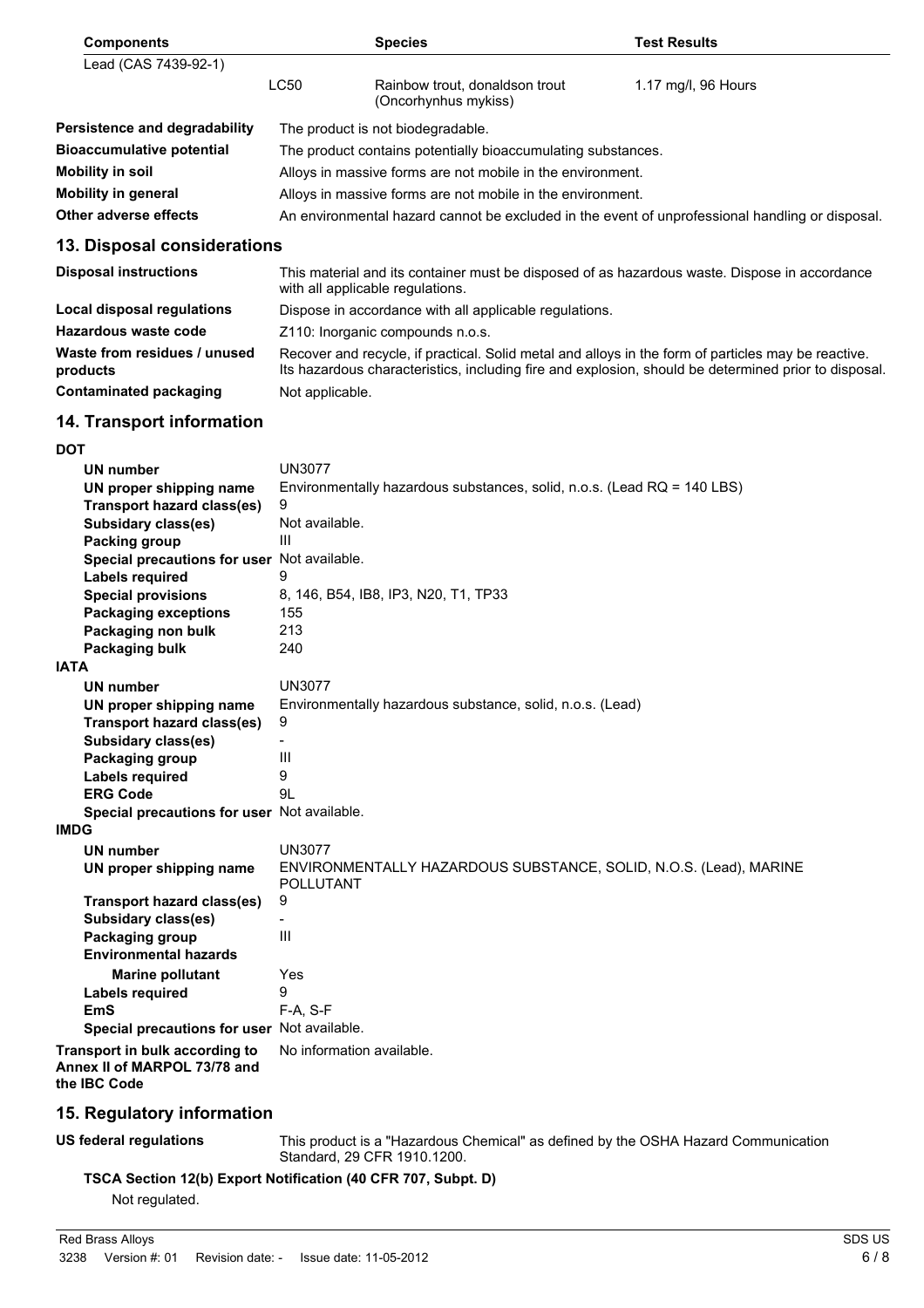| US. OSHA Specifically Regulated Substances (29 CFR 1910.1001-1050)                                                                                                                                                                                                                                                                                                                                                                                                                                                                                                                                        |                                                                                                                       |                                                                                                                      |
|-----------------------------------------------------------------------------------------------------------------------------------------------------------------------------------------------------------------------------------------------------------------------------------------------------------------------------------------------------------------------------------------------------------------------------------------------------------------------------------------------------------------------------------------------------------------------------------------------------------|-----------------------------------------------------------------------------------------------------------------------|----------------------------------------------------------------------------------------------------------------------|
| Lead (CAS 7439-92-1)<br><b>CERCLA Hazardous Substance List (40 CFR 302.4)</b>                                                                                                                                                                                                                                                                                                                                                                                                                                                                                                                             |                                                                                                                       | 29 CFR 1910.1025                                                                                                     |
| Copper (CAS 7440-50-8)<br>Lead (CAS 7439-92-1)<br>Nickel (CAS 7440-02-0)<br>Zinc (CAS 7440-66-6)                                                                                                                                                                                                                                                                                                                                                                                                                                                                                                          |                                                                                                                       | <b>LISTED</b><br><b>LISTED</b><br><b>LISTED</b><br><b>LISTED</b>                                                     |
| Superfund Amendments and Reauthorization Act of 1986 (SARA)                                                                                                                                                                                                                                                                                                                                                                                                                                                                                                                                               |                                                                                                                       |                                                                                                                      |
| <b>Hazard categories</b>                                                                                                                                                                                                                                                                                                                                                                                                                                                                                                                                                                                  | Immediate Hazard - Yes<br>Delayed Hazard - Yes<br>Fire Hazard - No<br>Pressure Hazard - No<br>Reactivity Hazard - Yes |                                                                                                                      |
| <b>SARA 302 Extremely</b><br>hazardous substance                                                                                                                                                                                                                                                                                                                                                                                                                                                                                                                                                          | No                                                                                                                    |                                                                                                                      |
| SARA 311/312 Hazardous<br>chemical                                                                                                                                                                                                                                                                                                                                                                                                                                                                                                                                                                        | Yes                                                                                                                   |                                                                                                                      |
| <b>Other federal regulations</b>                                                                                                                                                                                                                                                                                                                                                                                                                                                                                                                                                                          |                                                                                                                       |                                                                                                                      |
|                                                                                                                                                                                                                                                                                                                                                                                                                                                                                                                                                                                                           | Clean Air Act (CAA) Section 112 Hazardous Air Pollutants (HAPs) List                                                  |                                                                                                                      |
| Lead (CAS 7439-92-1)<br>Nickel (CAS 7440-02-0)                                                                                                                                                                                                                                                                                                                                                                                                                                                                                                                                                            | Clean Air Act (CAA) Section 112(r) Accidental Release Prevention (40 CFR 68.130)                                      |                                                                                                                      |
| Not regulated.                                                                                                                                                                                                                                                                                                                                                                                                                                                                                                                                                                                            |                                                                                                                       |                                                                                                                      |
| <b>Safe Drinking Water Act</b><br>(SDWA)                                                                                                                                                                                                                                                                                                                                                                                                                                                                                                                                                                  | Not regulated.                                                                                                        |                                                                                                                      |
| <b>Code Number</b>                                                                                                                                                                                                                                                                                                                                                                                                                                                                                                                                                                                        |                                                                                                                       | Drug Enforcement Administration (DEA). List 2, Essential Chemicals (21 CFR 1310.02(b) and 1310.04(f)(2) and Chemical |
| Not listed.<br>Not regulated.<br><b>DEA Exempt Chemical Mixtures Code Number</b><br>Not regulated.                                                                                                                                                                                                                                                                                                                                                                                                                                                                                                        |                                                                                                                       | Drug Enforcement Administration (DEA). List 1 & 2 Exempt Chemical Mixtures (21 CFR 1310.12(c))                       |
| <b>Food and Drug</b><br><b>Administration (FDA)</b>                                                                                                                                                                                                                                                                                                                                                                                                                                                                                                                                                       | Not regulated.                                                                                                        |                                                                                                                      |
| <b>US state regulations</b>                                                                                                                                                                                                                                                                                                                                                                                                                                                                                                                                                                               | and birth defects or other reproductive harm.                                                                         | WARNING: This product contains chemicals known to the State of California to cause cancer                            |
| US. Massachusetts RTK - Substance List<br>Copper (CAS 7440-50-8)<br>Lead (CAS 7439-92-1)<br>Nickel (CAS 7440-02-0)<br>Tin (CAS 7440-31-5)<br>Zinc (CAS 7440-66-6)<br>Copper (CAS 7440-50-8)<br>Lead (CAS 7439-92-1)<br>Nickel (CAS 7440-02-0)<br>Zinc (CAS 7440-66-6)<br>US. Pennsylvania RTK - Hazardous Substances<br>Copper (CAS 7440-50-8)<br>Lead (CAS 7439-92-1)<br>Nickel (CAS 7440-02-0)<br>Tin (CAS 7440-31-5)<br>Zinc (CAS 7440-66-6)<br><b>US. Rhode Island RTK</b><br>Copper (CAS 7440-50-8)<br>Lead (CAS 7439-92-1)<br>Nickel (CAS 7440-02-0)<br>Tin (CAS 7440-31-5)<br>Zinc (CAS 7440-66-6) | US. New Jersey Worker and Community Right-to-Know Act                                                                 | 500 LBS<br>500 LBS<br>500 LBS<br>500 LBS                                                                             |
| <b>US. California Proposition 65</b>                                                                                                                                                                                                                                                                                                                                                                                                                                                                                                                                                                      |                                                                                                                       |                                                                                                                      |
| Lead (CAS 7439-92-1)<br>Nickel (CAS 7440-02-0)                                                                                                                                                                                                                                                                                                                                                                                                                                                                                                                                                            |                                                                                                                       | US - California Proposition 65 - Carcinogens & Reproductive Toxicity (CRT): Listed substance                         |
| Red Brass Alloys                                                                                                                                                                                                                                                                                                                                                                                                                                                                                                                                                                                          |                                                                                                                       | SDS US                                                                                                               |